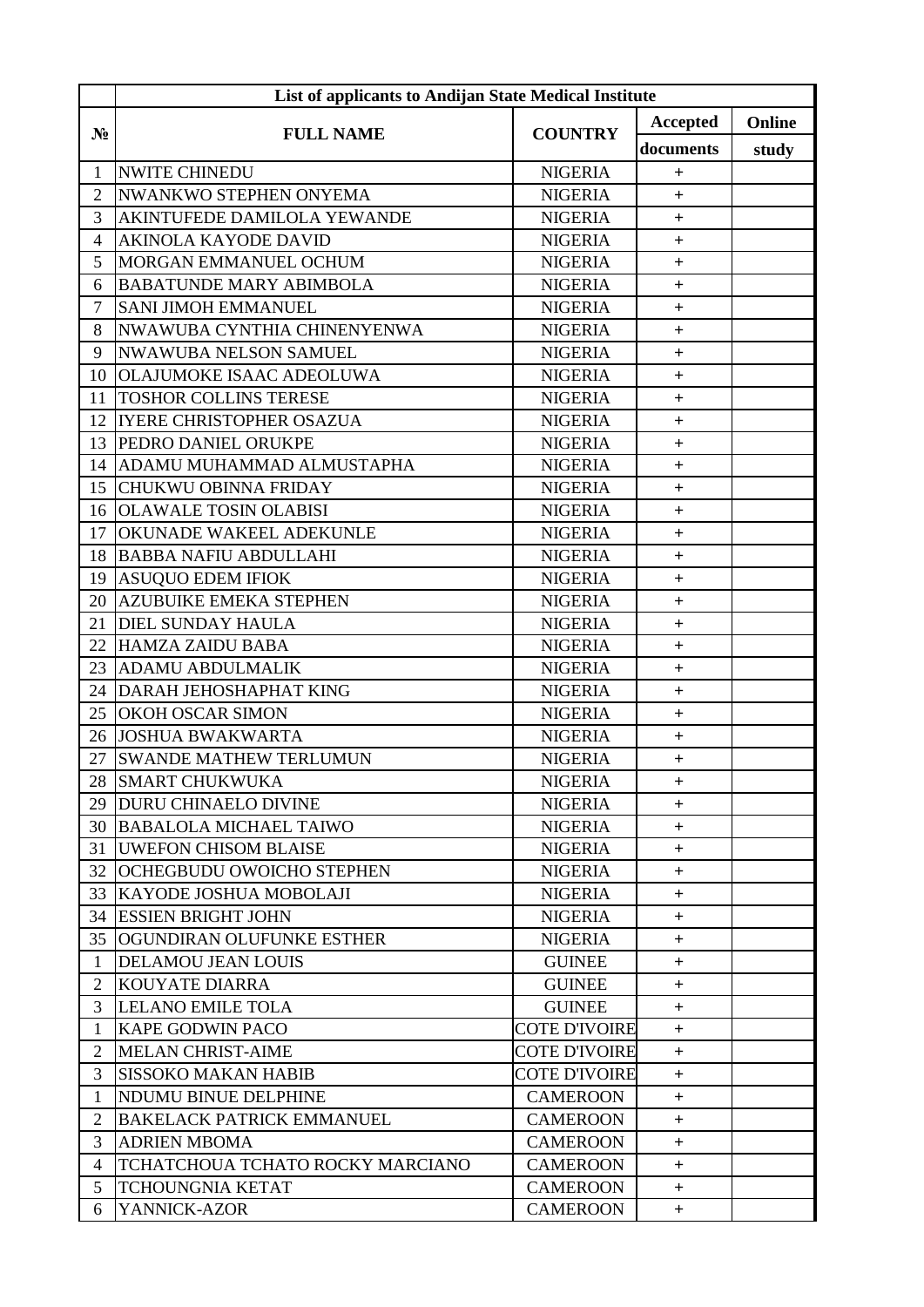| 1              | <b>BASIT ABDUL</b>              | <b>PAKISTAN</b> | $+$            |     |
|----------------|---------------------------------|-----------------|----------------|-----|
| $\overline{2}$ | <b>SHOAIB MUHAMMAD</b>          | <b>PAKISTAN</b> | $^{+}$         |     |
| 3              | <b>SHAHBAZ MOHSIN</b>           | <b>PAKISTAN</b> | $+$            |     |
| $\overline{4}$ | <b>AMJAD EKHTASHAM</b>          | <b>PAKISTAN</b> | $+$            |     |
| 5              | <b>RIAZ TASAWAR</b>             | <b>PAKISTAN</b> | $+$            |     |
| 6              | <b>HUSSAIN SYED AIZAZ</b>       | <b>PAKISTAN</b> | $+$            |     |
| $\tau$         | <b>NUMAN ADIL</b>               | <b>PAKISTAN</b> | $+$            |     |
| 8              | <b>ARSLAN</b>                   | <b>PAKISTAN</b> | $+$            |     |
| 9              | <b>AZAM RIZWAN</b>              | <b>PAKISTAN</b> | $\ddot{}$      |     |
| 10             | <b>SHAHZAD IRAM</b>             | <b>PAKISTAN</b> | $+$            |     |
| 11             | <b>KHAN SHAHROZE AHMED</b>      | <b>PAKISTAN</b> | $+$            |     |
| 12             | <b>JAMAL MUHAMMAD MATEEN</b>    | <b>PAKISTAN</b> | $+$            |     |
| 13             | <b>SHAHWAR MARYAM</b>           | <b>PAKISTAN</b> | $+$            |     |
| 14             | KHAN MUHAMMAD UZAIR             | <b>PAKISTAN</b> | $+$            |     |
|                | 15 HAMZA HAFIZ MUHAMMAD AMEER   | <b>PAKISTAN</b> | $+$            |     |
|                | 16 HUMNA                        | <b>PAKISTAN</b> | $\ddot{}$      |     |
| 17             | LATIF MUHAMMAD HUZAIFA          | <b>PAKISTAN</b> | $+$            |     |
|                | 18 ABBAS SYED SHAHID            | <b>PAKISTAN</b> | $+$            |     |
|                | 19 OASIM BILAL                  | <b>PAKISTAN</b> | $+$            |     |
|                | 20 ASAD ALI                     | <b>PAKISTAN</b> | $+$            | $+$ |
| 21             | <b>ZAFAR IBRAR</b>              | <b>PAKISTAN</b> | $+$            |     |
| 22             | <b>AHMED WALEED</b>             | <b>PAKISTAN</b> | $+$            |     |
| 23             | <b>AZHAR MUHAMMAD AFROZ</b>     | <b>PAKISTAN</b> | $+$            |     |
| 24             | <b>AHMED SHERAZ</b>             | <b>PAKISTAN</b> | $+$            |     |
|                | 25 JULLAH FARHAN                | <b>PAKISTAN</b> | $+$            |     |
|                | 26 HASNAIN MUHAMMAD             | <b>PAKISTAN</b> | $+$            |     |
| 27             | MADNI MUHAMMAD HAMZA            | <b>PAKISTAN</b> | $+$            |     |
| 28             | <b>UMAIR MUHAMMAD</b>           | <b>PAKISTAN</b> | $\ddot{}$      |     |
| 29             | <b>KHAN SHAIR BAZ</b>           | <b>PAKISTAN</b> | $+$            |     |
| 30             | MUHAMMAD FAISAL                 | <b>PAKISTAN</b> | $+$            |     |
| 31             | ABADIN MUHAMMAD ZAIN UL         | <b>PAKISTAN</b> | $+$            |     |
|                | 32 ZULQUARNEYN KHIYAM           | <b>PAKISTAN</b> | $+$            |     |
| 33             | <b>NOOR UL AIN</b>              | <b>PAKISTAN</b> | $+$            |     |
| 34             | <b>AMMARA SHAFAQ</b>            | <b>PAKISTAN</b> | $+$            |     |
| 35             | MOHIMA SHAN JHALOCK             | <b>PAKISTAN</b> | $\ddot{}$      |     |
|                | <b>36 NASIR MUHAMMAD SUFYAN</b> | <b>PAKISTAN</b> | $+$            |     |
| 37             | USMAN MUHAMMAD                  | <b>PAKISTAN</b> | $+$            |     |
|                | 38 KHALIQ MUHAMMAD ARSLAN       | <b>PAKISTAN</b> | $\ddot{}$      |     |
| 39             | MUHAMMAD RAFAY MEER KHAN        | <b>PAKISTAN</b> | $+$            | $+$ |
| 40             | <b>ABEERA TARIQ KHAN</b>        | <b>PAKISTAN</b> | $\ddot{}$      |     |
| 41             | <b>AREEBA RAUF</b>              | <b>PAKISTAN</b> | $+$            |     |
| 42             | <b>FAWAD KHAN</b>               | <b>PAKISTAN</b> | $+$            |     |
| 43             | <b>RASHID KHAN</b>              | <b>PAKISTAN</b> | $\ddot{}$      |     |
| 44             | <b>AHMAD HUBIAB</b>             | <b>PAKISTAN</b> | $+$            |     |
| 45             | LATIF MUHAMMAD FAHAD            | <b>PAKISTAN</b> | $+$            |     |
|                | 46 RIAZ SANIA                   | <b>PAKISTAN</b> | $+$            |     |
| 47             | MADNI MUHAMMAD ABDULLAH         | <b>PAKISTAN</b> | $\overline{+}$ | $+$ |
| 48             | <b>TARIQ MUHAMMAD HASEEB</b>    | <b>PAKISTAN</b> | $+$            |     |
| 49             | HAMMAD MUHAMMAD                 | <b>PAKISTAN</b> | $+$            |     |
|                | 50 HOOR ZAHRA                   | <b>PAKISTAN</b> | $+$            |     |